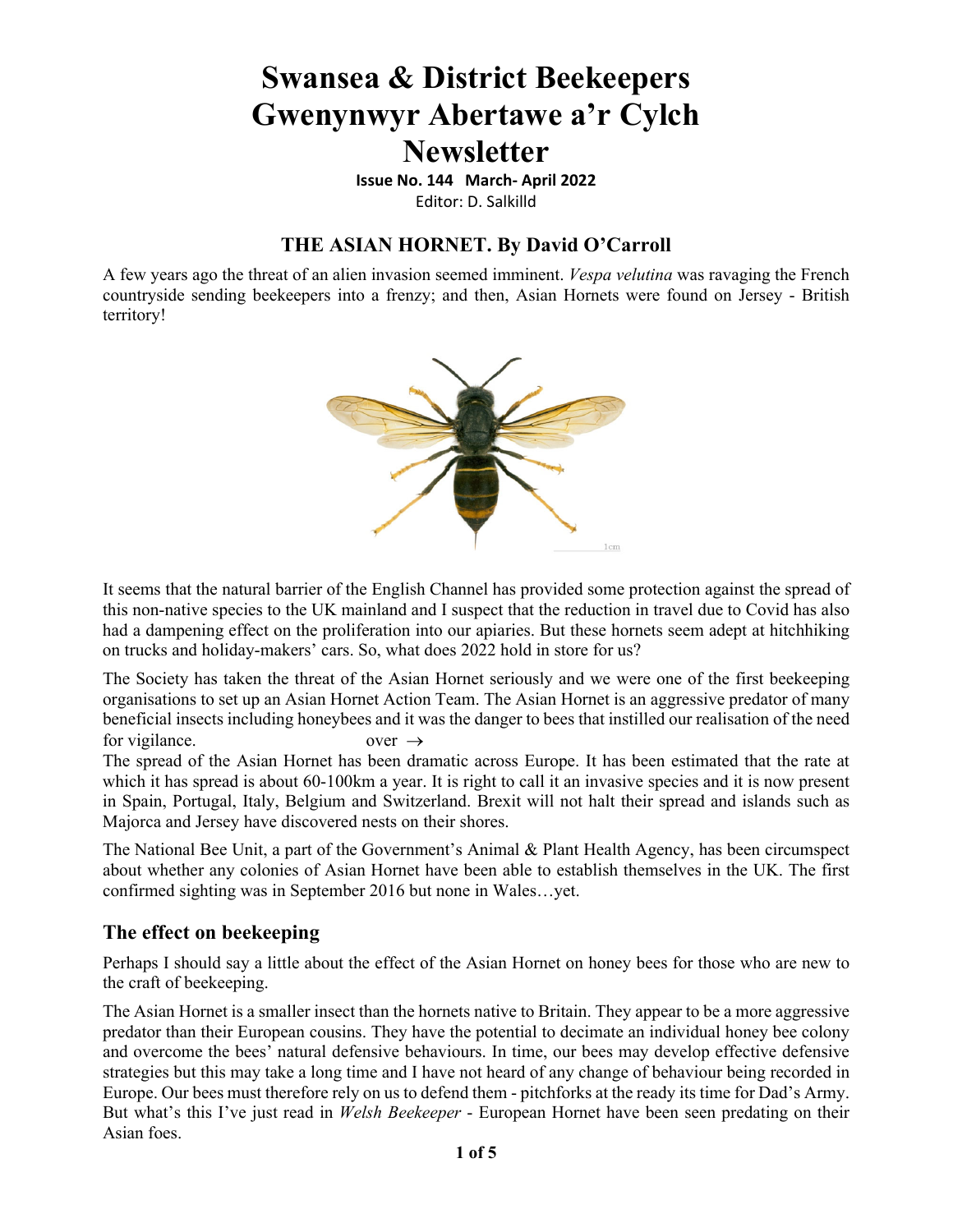We have much more information now about Asian Hornets than did beekeepers in Europe back in 2004 when the insect was first recorded in Southern France. We can therefore learn from their experience. The National Bee Unit has been in the forefront of collating this experience along with the UK Non-Native Species Secretariat. We have a good understanding of the lifecycle - how Queens rather than colonies overwinter - and their feeding behaviour.

Asian Hornets predate on honeybees by hawking in front of beehives, catching single bees 'on the wing'. They then fly to a nearby place where they butcher their prey, removing the head, wings and legs before taking the thorax and abdomen back to their nests to feed their developing brood.

The 'experts' estimate that in the UK the first brood of worker hornets will emerge between April and May; so perhaps we won't see this predating behaviour before this time of year.

Worse is to come. After the initial brood has emerged in the nest made by the hornet Queen, a larger nest is built. This will soon be full of voracious foragers intent on emptying the content of local beehives. The colony will not recover. Understanding the life-cycle and behaviour of *Vespa velutina* helps us to understand what action we can take to resist the invasion and the timing of our action. I will cover this in next month's issue.

*ED: My thanks to David for this timely article, we look forward to his follow-up article in the next newsletter.* 

# **Spring Inspections**

The time for spring inspections will soon be with us and, hopefully, our colonies will have come through the winter safely. A few questions always crop up such as **"when shall we inspect"** and **"what are we looking for"**.

The **when** is easy, when it is warm enough to open the hive without chilling / damaging the brood, i.e. when the temperature is such that you can safely go out in shirtsleeves, somewhere above 12°C. It varies from year to year and largely depends on the weather but is usually sometime in March. So saying, in the past I have done some inspections in April. Do not be tempted to open the hives in cold weather, wait until it is warm enough.

**What are we looking for**? Primarily a healthy colony, i.e., one which has a laying queen, patches of healthy worker brood, these may be large or small but don't worry if they are small. Also look for pollen stores around the brood, supplies of capped honey and foragers flying with a purpose. If feeding is necessary, use either a thin sugar syrup or a commercial feed such as Ambrosia syrup. There are a lot of brands available on the market.

I also take the opportunity to do some clean-up in the hive, to change the floor and crown board, to remove any old, blackened combs and replace them with either clean drawn comb or new foundation. A good rule of thumb is to replace about one third of the brood chamber frames each year.

Let's hope that your colonies have survived and are healthy. D.S.

#### **An email from Rod & Max**

*Hi David,* 

*We both hope you have recovered from your recent health problems.* 

*Speaking to my son in New Zealand who now keeps bees, I was interested to hear that he has been 'treating' his hives with Rhubarb leaves which I now understand contains Oxalic acid, this was all very new to me but I'm sure someone with your greater experience will have heard of this treatment and I would be interested if anyone in the club has used this treatment.* 

*Sounds like an article for the next newsletter!! (I have read a bit about it on the internet but would be interested what others have to say.)* 

*Keep well. Rod and Max Sewter*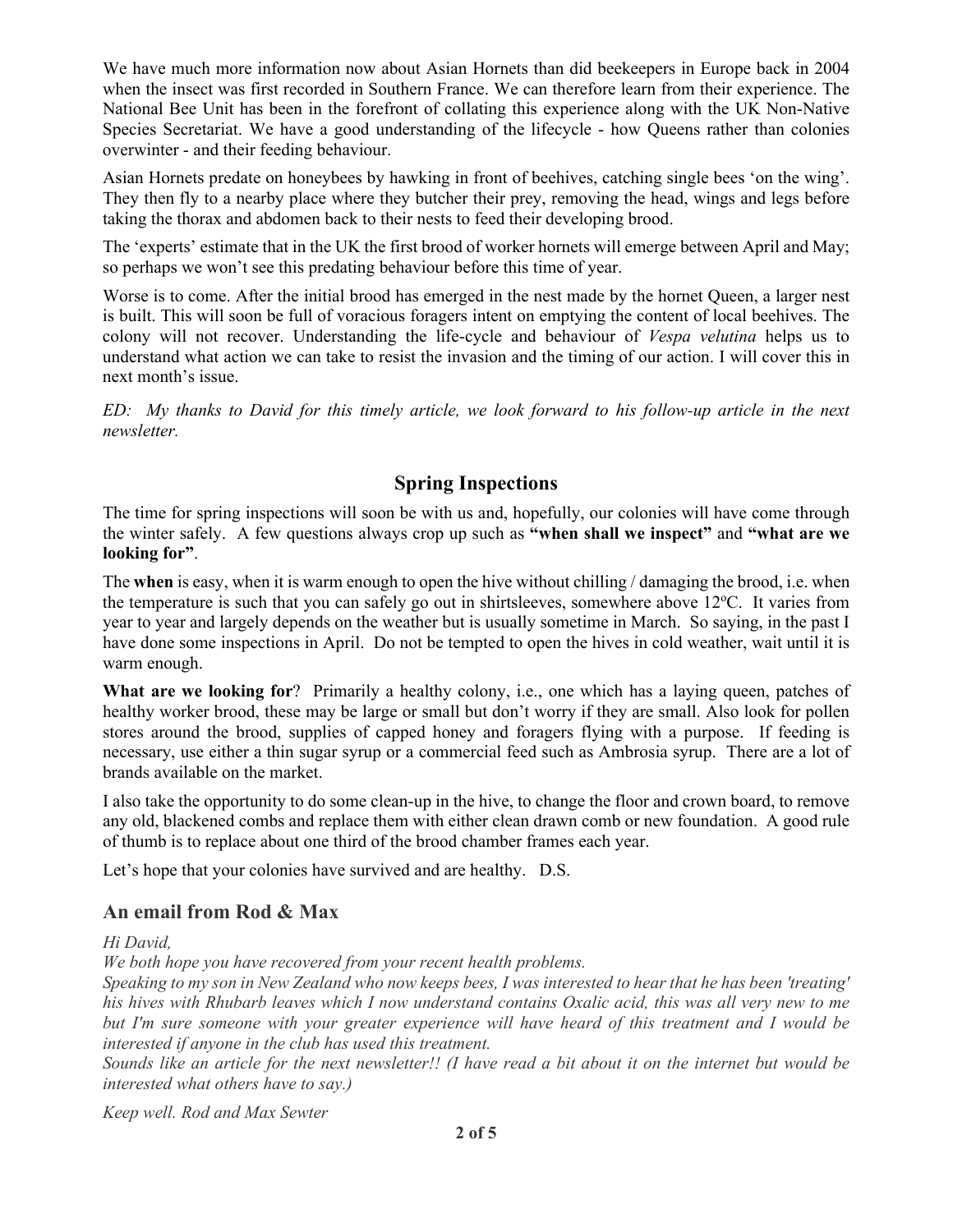ED. My thanks to Rod & Max for the email, yes, rhubarb leaves do contain oxalic acid but I had never heard of them being used directly on a beehive. Many of today's medicines are derived from plant origins, perhaps the best known is aspirin, (salicylic acid) originally derived from the bark of the willow tree.

However, the problem using source plant material is that the dosage is an unknown factor, whereas the manufactured chemical alternatives have been thoroughly tested for the most effective dosage. With rhubarb leaves, too little would probably be ineffective whilst too much might do harm to the colony. I'll stick to using the commercial miticides! D.S.

## **Honey as a Medicine**

An article in the Daily Telegraph on December  $21^{st}$  reminded me that honey has been in use as a medicine to treat wounds for thousands of years. With a sub-title of "Old medical practices still relevant today", the article described some of the uses of today's medical honey.

As we know, honey has been used for centuries, up until the time that modern antibiotics became widely available in the mid twentieth century. Those new antibiotics were the panacea of all diseases and worked superbly until bacteria developed resistance to them. At that point, medical people looked at a range of alternatives and old-fashioned honey dressings were again put forward as an answer.

During a talk I was giving to a local Ladies Group many years ago, I mentioned this and one of the elderly ladies, a retired nurse, who had trained at the old Swansea Hospital on St. Helen's Road, told us of her experience in the 1950s, treating wounds with honey dressings.

Nowadays the dressings are most likely to be based on manuka honey and are free from contaminates and organic matter, sterilised using gamma rays and are manufactured under strict production and storage standards. They are available in pharmacies but the advice given in the article is to talk to your GP first.

The article advises against using 'table honey' which may be contaminated with pollen or microbial spores. Nevertheless, members of my family have used honey from my colonies with great effect, just as it has for thousands of years. I would, however, be very cautious about using shop-bought honey, after all, you don't know where it comes from or what it contains.

In about 2014, I attended a lecture on the use of Medicinal Honey at one of the Midland & Southwestern Beekeeping Conferences. The lecture was given by a representative of 'Advance Medical' who are manufacturers of Actibalm, a product comprising manuka honey and Vaseline. After the lecture they were handing out small (10 g) sample tubes so I picked one up out of curiosity and for future use at home. It is now well past its use by date and, touch wood, we haven't had an injury to try it on, though I am sure it would have worked well. Items like this can also be bought at local pharmacies. D. S.

#### **Midland & South Western Counties Convention.**

For the benefit of new members, I should mention that the MSWCC is an association of beekeeping societies, set up some time in the 1940s, to better educate people in the craft. In recent years it's nine member associations took turns in running an annual conference. Swansea  $\&$  District ran them in 1985, 1994, 2003, 2010 and 2016. Lately the WBKA, BBKA and National Honey Show all have eclipsed the standards set by MSWCC and many of the other nine societies have dropped out.

Consequently, there is now a proposal to wind up the MSWCC and this is being put to the remaining associates. More news on this at a later date.

#### **"When Bees were Bees"** by Tom Davies.

In the 1930 issue of "Gleanings in Bee Culture" I came across a report on pollination in general, along with a complaint re price-cutting of the pollination charges to fruit growers.

It appears that price-cutting by some of the beekeepers for the service, resulted in a scale of charges from 3 dollars down to nil per colony and the majority were looking for a set price, as lots of beekeepers estimated a cost of two dollars per colony on moving to where they were needed.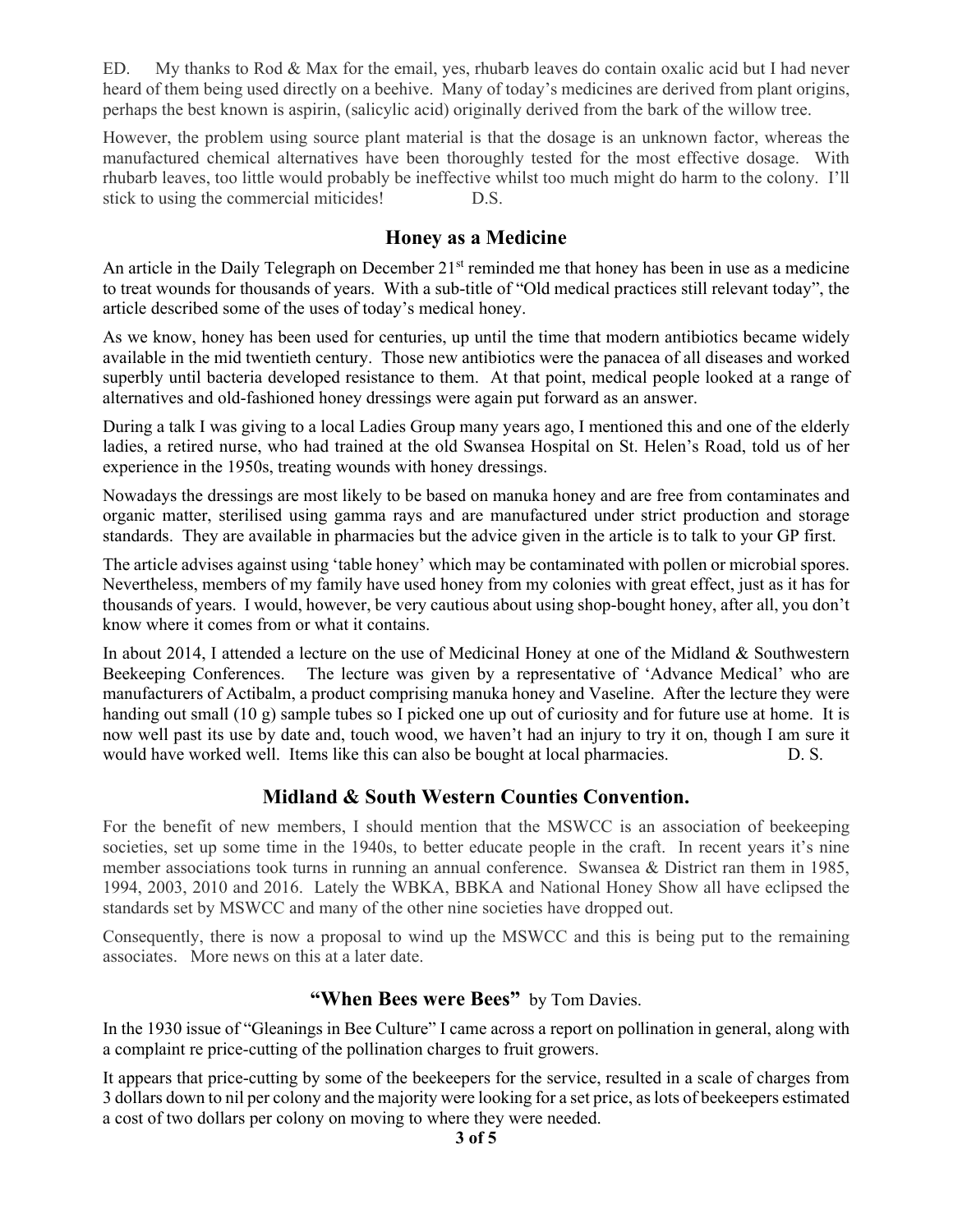The writer of the article, a Mr. Frank E. Todd, of Sacramento, California, wished it were possible to standardise the pollination services charges, giving local associations a target to aim for.

Mr. Todd reported that some beekeepers had pollinated three crops that year, using the same colonies, firstly almonds, then prunes in the valleys, and pears in the foothills.

He also reported that into California several tons of packaged bees were imported into the Northern California region, and had settled in well owing to ideal weather conditions, while on the disease front some 44,000 colonies had been inspected and only 1.2% found to be infected, and hopes for the future looking to be well founded.

Till next time, Tom.

#### **Bay Magazine**

It was good to see that one of our members, Marcus Treadwell, has had an article on bees published in the February issue of the Swansea's 'Bay Magazine'. He will be giving regular updates on his colonies and their happenings in future issues. Well Done Marcus.

#### **Rare Bees Rediscovered in Oxfordshire**

My brother sent me a cutting from the Waitrose magazine which said that fifty colonies of rare forest honey bees had recently been discovered in woodlands on the Blenheim Palace estate, Oxfordshire. They are thought to be descendants of Britain's indigenous honey bee and are said to be darker and smaller than those managed in today's hives.

*Ed: This is good news and is a valuable addition to other native bee strains.* 

## **Beekeeping equipment for sale** by David Salkilld

After my little scare with heart trouble at the end of last year, I have decided that, after 40 years of beekeeping, now is a good time to hang up my veil and smoker. Sadly, I'm just not fit enough to go on lifting 20 kg supers any longer.

Consequently, I have decided to sell off an amount of Langstroth hive equipment along with my remaining colony of honeybees which are housed in a Langstroth hive.

These Items will be offered at knockdown prices and include brood chambers, supers, hive stands, frames, roofs, crown boards, all in reasonable condition.

There is also an assortment of candle making equipment, mead making equipment, books and other miscellaneous bits and bobs such as bee escapes, feeders etc. and a quantity of good quality beeswax available too.

If you would like to see the items or want further information, please call me on 01792 205822.

David Salkilld

#### **Californian Bees Stolen.**

An article in the Times on 23<sup>rd</sup> Feb. reported that 1,036 beehives had been stolen from the Californian almond orchards over the past few weeks and a reward of \$10,000 had been offered by the Californian State Beekeepers Association for information leading to their recovery. Some beekeepers are reported to have installed cameras and GPS trackers in their hives to counter the thieves.

Beekeepers get an income from pollination services as well as from the honey produced. Farmers who use this service get greatly improved yields of whichever fruit or vegetable they are growing, be it beans, apples, plums, rape seed etc.

The Californian almond orchards are spread out over 400 miles and the industry is said to be worth about \$6 billion to the state. It is said to attract about 90% of American beehives during blossom time, trucked in from all over the U.S.A. and is the largest pollination event in the world. By comparison, our local beekeeping is on a slightly smaller scale. D. S.